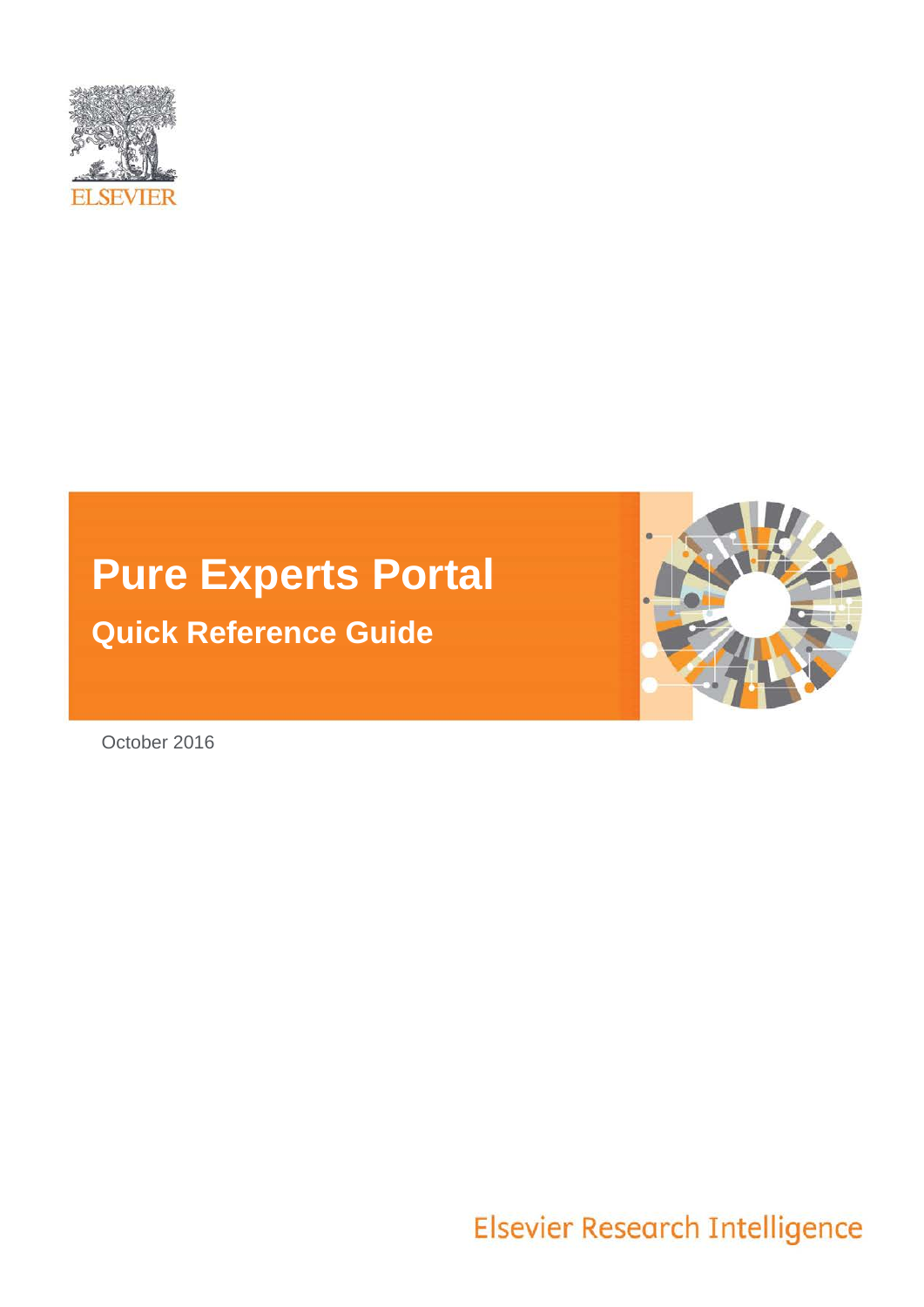| 4.2. How can I find experts in a specific concept within my institution or outside my |  |
|---------------------------------------------------------------------------------------|--|
|                                                                                       |  |
|                                                                                       |  |
|                                                                                       |  |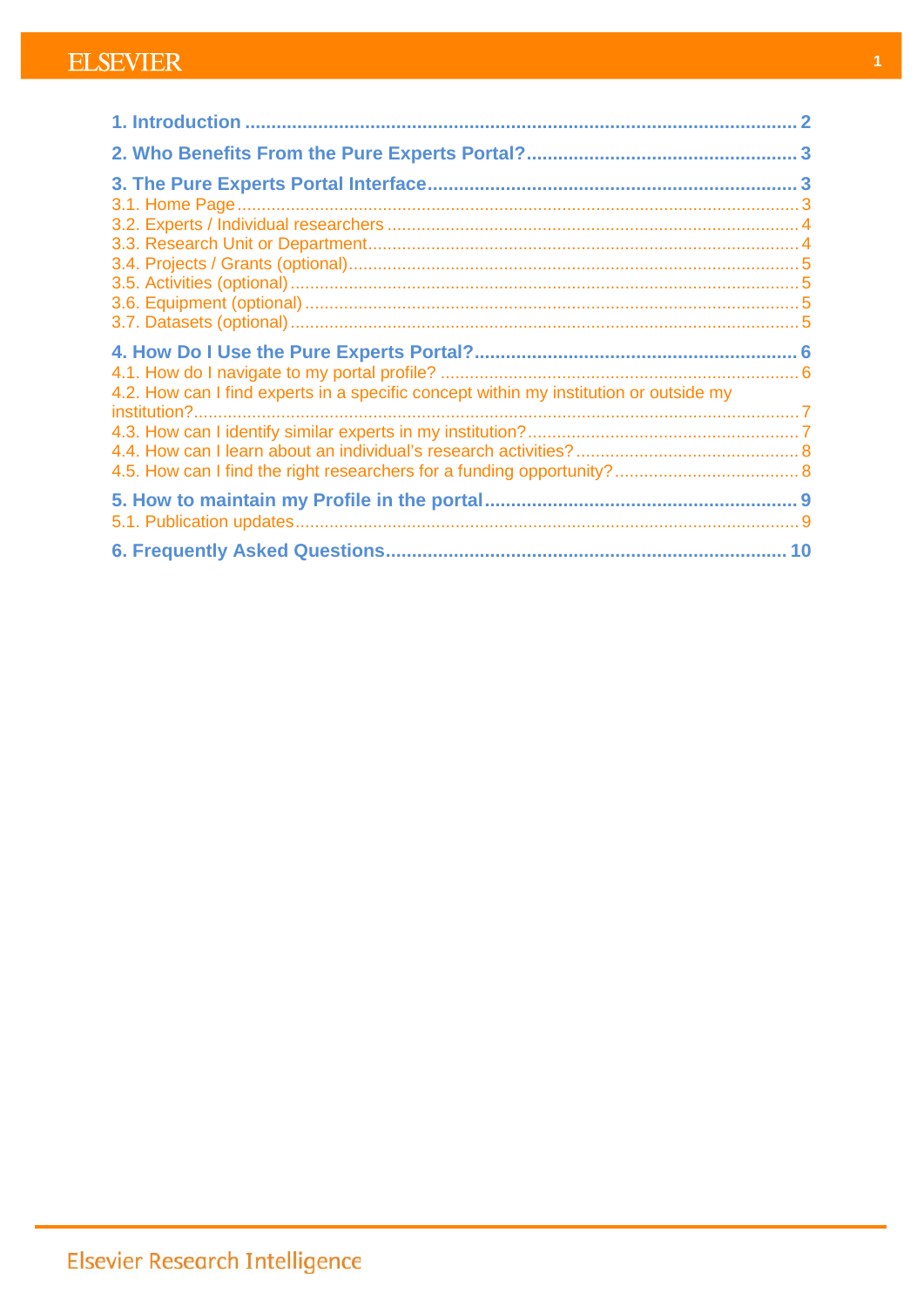# <span id="page-2-0"></span>**1. Introduction**

In order to better identify researcher expertise and potential collaborators, your institution has launched a **Pure Experts Portal**, a public-facing website to showcase your researchers and their work, making them easier to discover for other researchers.

The Experts Portal makes it easy for you to find experts and help enable collaboration within your institution and across organizations. Powered by the Elsevier Fingerprint Engine™, Pure scans and analyzes every scientific document in an individual researcher's profile, using natural language processing and advanced semantic analysis to create a detailed index of weighted concepts that reflect a researcher's unique expertise. The portal also fully maps the individual experts' and the institutions' networks of existing collaborators both within and outside the institution.

This guide is designed to help you get started using the portal right away.

An in-depth and comprehensive user documentation about the entire Pure system can be found in the restricted backend in the Pure Admin (see below for an indication where you can find the Help and support section within Pure).

| <b>Editorial overview</b> |                                                           |                         |                                                            |                                  | Add new                                                                  |
|---------------------------|-----------------------------------------------------------|-------------------------|------------------------------------------------------------|----------------------------------|--------------------------------------------------------------------------|
| <b>No</b> Research output | Research output =                                         | 82                      | $Activities =$                                             | 8                                |                                                                          |
|                           | Article (Contribution to journal)                         | 69<br>$\overline{3}$    | Prize (including medals and awards)                        | $\overline{3}$<br>$\overline{2}$ |                                                                          |
| Activities                | Paper<br>Article (Contribution to specialist publication) | $\overline{1}$          | <b>Editorial activity</b><br>National/international honour | 1                                | My messages                                                              |
| 圞<br>Press clippings      | Book/Film/Article review                                  | $\overline{1}$          | Honorary degree                                            | 1                                | Messages                                                                 |
| tmpacts                   | Poster                                                    | 1                       | <b>Election to learned society</b>                         | 1                                | <b>★</b> My favourites                                                   |
|                           | Abstract                                                  | $\,1$                   | + New                                                      |                                  | Funding opportunities                                                    |
| ⋒<br>Curricula Vitae      | Working paper.                                            | $\overline{1}$          |                                                            |                                  |                                                                          |
| <b>Applications</b>       | <b>Book</b>                                               | $1\,$                   | <b>O</b> Impacts                                           | $\mathbf 1$                      |                                                                          |
| Awards                    | Patent                                                    | 1                       | Impact                                                     | $1$ .                            |                                                                          |
|                           | Editorial                                                 | 1                       |                                                            |                                  |                                                                          |
| Projects                  | More                                                      |                         | + New                                                      |                                  |                                                                          |
| 52 Ethical reviews        | $Import$ $\blacktriangledown$<br>+ New                    |                         | a Applications -=                                          | 18                               |                                                                          |
| ☆ Report definitions      |                                                           |                         | Proposal                                                   | 16                               |                                                                          |
|                           | <b>EXP</b> Press clippings $\equiv$                       | $\overline{\mathbf{2}}$ | Outline                                                    | $\overline{2}$                   |                                                                          |
|                           | Research                                                  | $\overline{2}$          | + New                                                      |                                  |                                                                          |
|                           | + New                                                     |                         |                                                            |                                  |                                                                          |
|                           |                                                           |                         | <b>Projects</b> $r =$                                      | 15                               |                                                                          |
|                           | Curricula Vitae                                           | 17                      | Research                                                   | 14                               |                                                                          |
|                           | <b>Private CV</b>                                         | 14                      | Other                                                      | $1$                              |                                                                          |
|                           | <b>Public CV</b>                                          | $\overline{z}$          | + New                                                      |                                  |                                                                          |
|                           | <b>Highlighted Content CV</b>                             | $\mathbf{1}$            |                                                            |                                  |                                                                          |
|                           | + New                                                     |                         | ☆ Report definitions                                       | 16                               | Help & support section                                                   |
|                           | $\triangle$ Awards $\equiv$                               | 6                       | <b>View Report definitions</b>                             |                                  |                                                                          |
|                           | Award                                                     | $\overline{6}$          | + New                                                      |                                  |                                                                          |
|                           | + New                                                     |                         |                                                            |                                  |                                                                          |
|                           | △ Ethical reviews                                         | $\mathbf{o}$            |                                                            |                                  | Help and support                                                         |
|                           | + New                                                     |                         |                                                            |                                  | Manual »<br>Screencasts »<br>Contact helpdesk:<br>support@devel.atira.dk |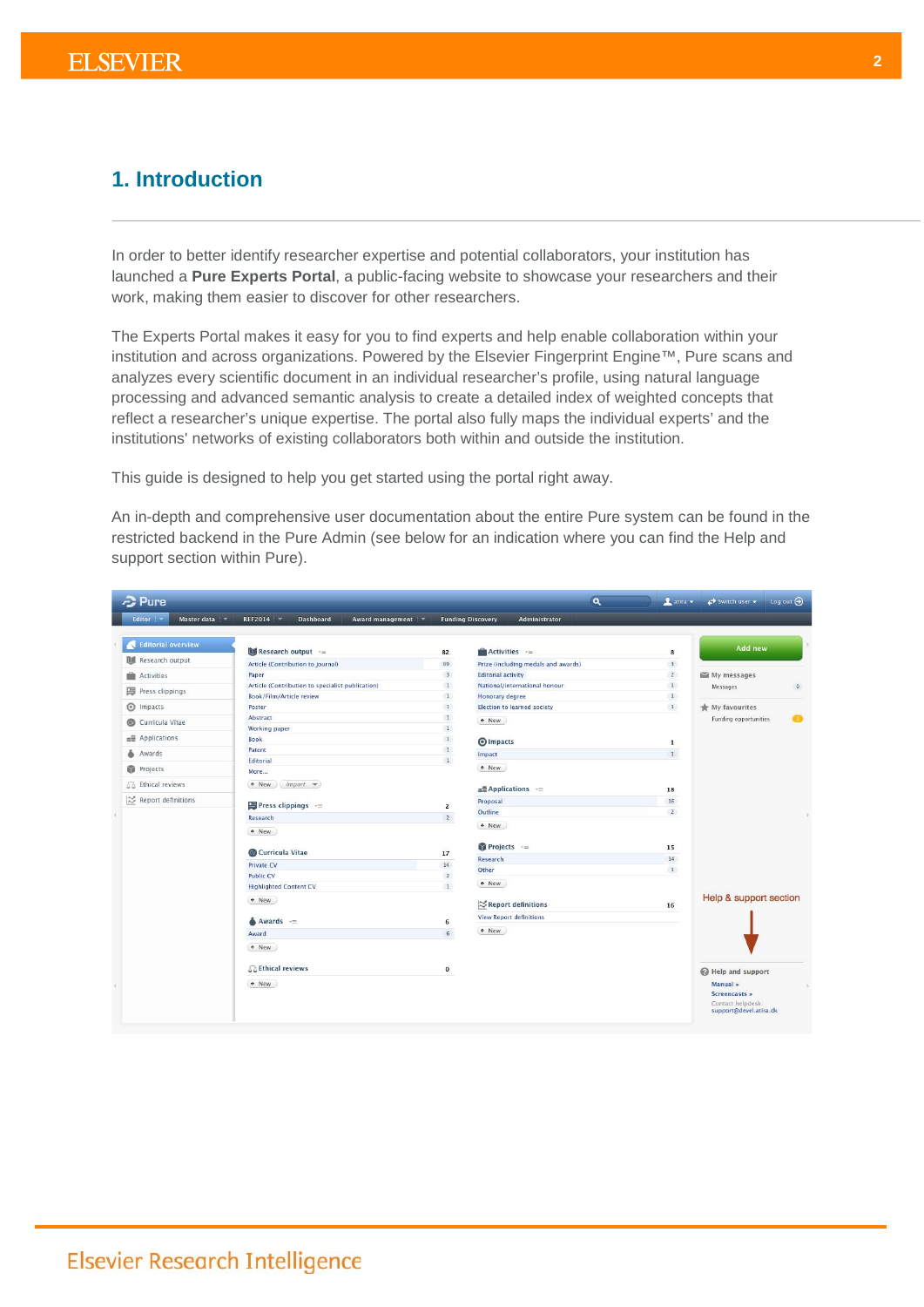# <span id="page-3-0"></span>**2. Who Benefits From the Pure Experts Portal?**

The Pure Experts Portal can benefit a wide range of people at your institution including:

#### **Researchers:**

- Find collaborators for funding opportunities and research projects
- Publicize your expertise and increase your visibility across the research community
- Track your list of publications and review other researchers' scholarly work

#### **Students:**

• Find supervisors, mentors



### **Research Administrators, Managers and Research Development Professionals:**

- Understand the expertise of researchers in your organization and fulfill requests for experts
- Route funding opportunities to researchers, help form research teams and find reviewers for internal grants
- Track network connections within and across departments and onboard new faculty

#### **Deans and Department Heads**

- Understand the expertise of researchers in your organization and channel requests for experts
- Track output within and across departments

#### **Research Executives:**

- Identify organizational strengths and understand productivity across departments
- Demonstrate your institution's expertise across the research community, industry and the public

<span id="page-3-1"></span>**Have a different role?** Pure can help a variety of other users. Please see the FAQs for more information.

# **3. The Pure Experts Portal Interface**

<span id="page-3-2"></span>In this section, we describe the main sections of the Pure Experts Portal. Some of these sections may not appear in your institution's portal depending on how your institution has configured the system.

## **3.1. Home Page**

The Pure Experts Portal home page provides an overview of your institution including the number of experts, research units, research outputs etc.

The main **search box** will by default search across all types of content (experts, research units, projects, etc.), but can also be narrowed to a specific type or Concepts. Further the fingerprint icon allows you to copy/pasted text (e.g., an abstract) which will then be processed to identify similar content.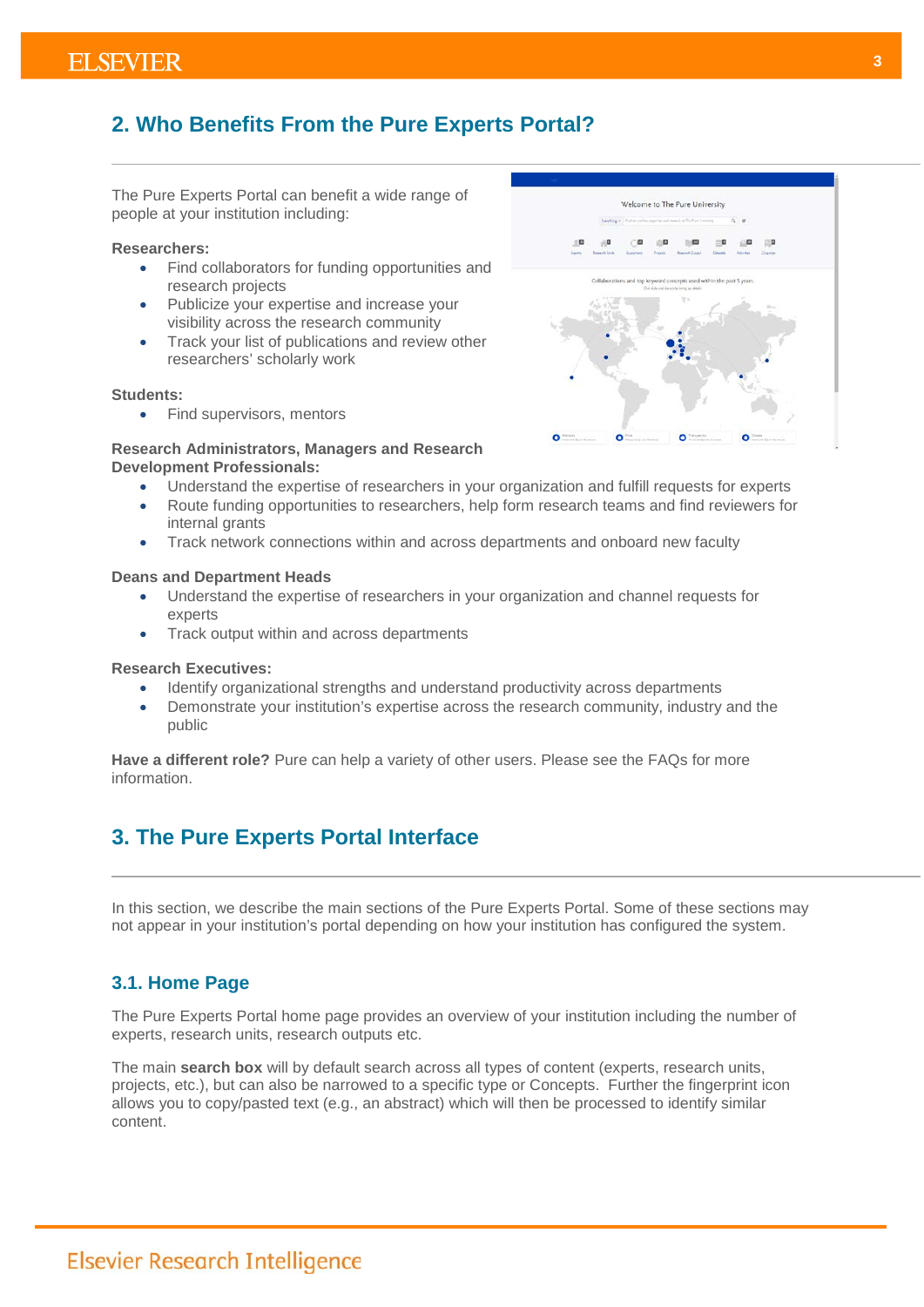The **collaboration map** gives an overview of the University's collaboration e.g., based co-authors. Collaborating organizations will be shown when clicking on each country including the number of shared projects and research outputs.

The eight most common **Concepts** across the Pure Experts Portal will be displayed, and each concepts links to the Experts, Research units, Projects, etc. which are related to that concept. Hereby, the user can use this as a point of departure for e.g., finding experts on specific subjects.

# <span id="page-4-0"></span>**3.2. Experts / Individual researchers**

Each profiled Expert will have a Personal profile page. The profile page provides a summary of the particular expert, including citations received, h-index, time-line of scientific production, personal profile information, most common concepts, and a subset of the expert's scientific documents

The **Fingerprint** page shows the experts full fingerprint. Clicking on each concept will show Experts, Research units, and Research output with the same concept across the Pure Experts Portal.

Depending on the type of content related to the individual expert, e.g., **Projects, Research outputs,** or **Activities** pages will be displayed in the expert's space. A page is created for each individual **Research output** which shows metadata, full fingerprint and an Altmetric doughnut when available.



The **Similar Experts** page list the experts whom have fingerprints that are similar to the expert in question, and hence allows a user to browse comparable experts in the portal.

The **Network** page provides a user with a tool to navigate through the Experts network and to select which relations are relevant (Experts, External persons, Research Units or External research units). In the Experts tab you will see a list of internal as well as external co-authors. In the Research Units is a list of related internal and external Research units is shown.

## <span id="page-4-1"></span>**3.3. Research Unit or Department**

|                                                                                                                                                                         |                                                 | How Costs Resemblish from Color. From Deliver Atlanta Colored                  | Q.<br>Solar search larres.<br>179                               |
|-------------------------------------------------------------------------------------------------------------------------------------------------------------------------|-------------------------------------------------|--------------------------------------------------------------------------------|-----------------------------------------------------------------|
| The Rent Limited in<br>Spoke al Grante                                                                                                                                  | Department of Pharmacy & Biomedical Sciences    |                                                                                |                                                                 |
| Now<br>-HERED CITED AN LICENSED<br>Economican in<br><b>Q133Q Giagne</b><br>United Avrigation                                                                            | 2 mil.<br>AA modulation                         | Walesto<br>offs international                                                  | $\overline{a}$<br>a style bare                                  |
|                                                                                                                                                                         |                                                 | Stewart of Septem & Rosel & Reset Gripolity @ Provide @ Ministractic @ Neverly |                                                                 |
| Fingerprint                                                                                                                                                             |                                                 |                                                                                |                                                                 |
| $\bullet$ $\bullet$ $\bullet$                                                                                                                                           | Torontache.<br>o<br>Manuscript & Sold Elizabeth | <b>Templemic Interdust</b><br><b>Manuel &amp; Lot fo asset</b>                 | OutlowSetting<br>Benatol & Jay Symons                           |
| $\sum_{n=1}^{\infty} \frac{f(n) \, d\mu_n^2}{\mu_n^2 \, d\mu_n^2} \, \frac{f(n) \, d\mu_n^2}{\mu_n^2 \, d\mu_n^2} \, \frac{f(n) \, d\mu_n^2}{\mu_n^2 \, d\mu_n^2} \, .$ | fysglichanke<br>make the link men               | Dingen                                                                         | $M_{\text{BH}}$<br>3<br>Henrick Allies bilances                 |
| View full degreement of                                                                                                                                                 |                                                 |                                                                                |                                                                 |
| Experts                                                                                                                                                                 |                                                 |                                                                                |                                                                 |
| Mary Ann Cooke                                                                                                                                                          | Tim Scalds                                      |                                                                                | Debbi Watersatz                                                 |
| mesential disease is all<br>Department of Reynons, & Formativel External                                                                                                |                                                 | Joseph Harrison Inches<br>Paintenari of Practice, It Sumplex Started           | daily distinguished a<br>Pasaware of Harmon & Konseinal Science |
|                                                                                                                                                                         |                                                 |                                                                                |                                                                 |
| Elizabeth Warbol                                                                                                                                                        | <b>Juan Bain</b>                                |                                                                                |                                                                 |

For each of your institutions Research unit a page is created to show a semantic profile of the entire research unit including research profile (when available), an aggregated fingerprint, a network map as well as 3 related experts, 3 related projects, 3 related research output, etc.

Click on the item underneath the name of the organization or the 'View…' button in the bottom of each of the summarized sections to get to a full view of **Fingerprint**, **Experts**, **Projects**, **Research output**, **Network** etc. related to the Research Unit in question.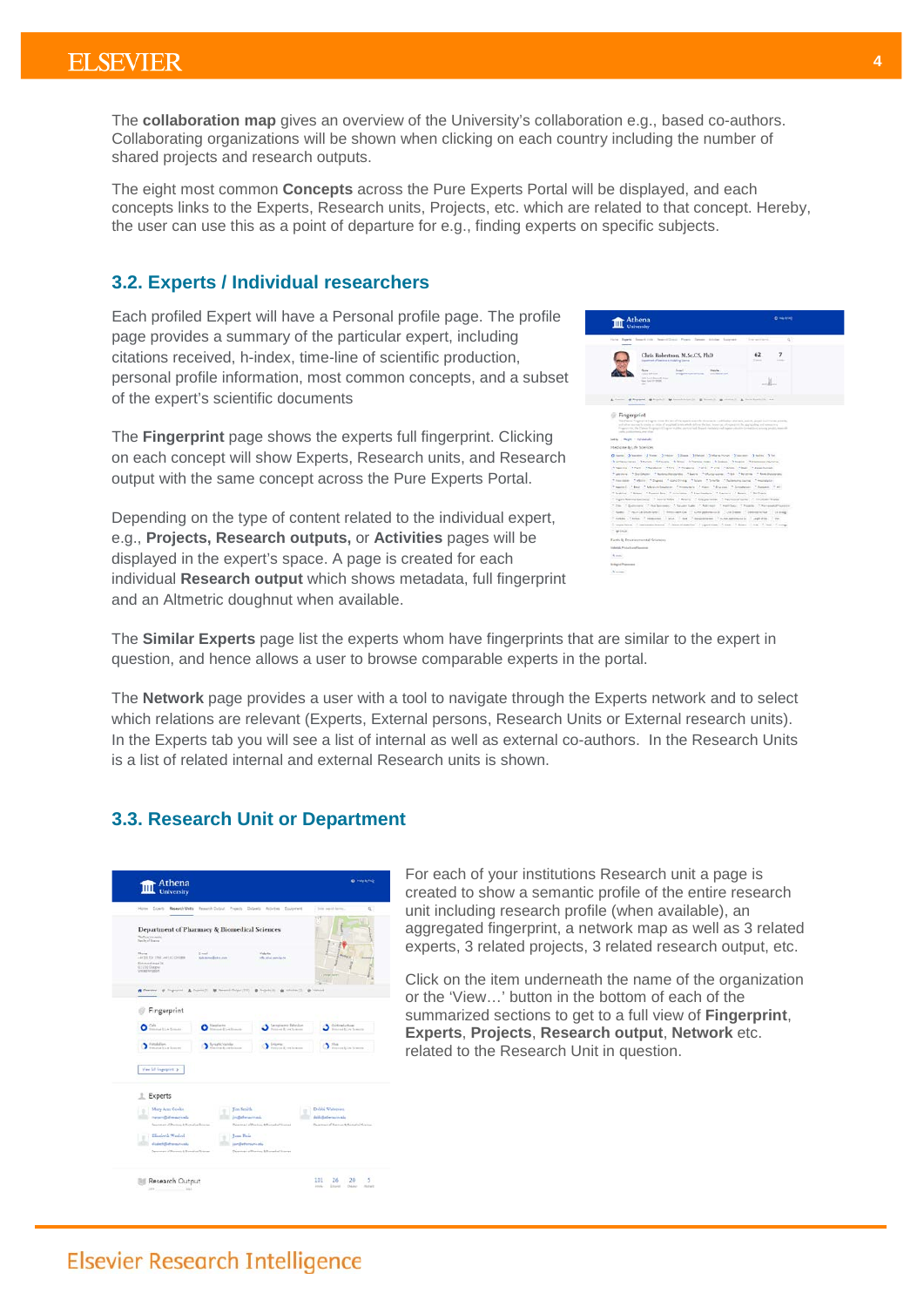# <span id="page-5-0"></span>**3.4. Projects / Grants (optional)**

In the Pure data model, individual research grants are linked to projects, and Projects in turn are linked to specific researchers. Applications, grant awards, publications and other research outputs can also be linked to projects. Herby it is possible to display and report on the full research lifecycle of the research project, provided such data is available within the Pure system. Filters (type, start year and status) can be added when using the search bar in the projects page to narrow searches.

|                                                                                                                                             | 69                                         | Find Research Projects    |
|---------------------------------------------------------------------------------------------------------------------------------------------|--------------------------------------------|---------------------------|
|                                                                                                                                             | Present v Derivers                         | $Y$ Filter $Q$ , $\theta$ |
|                                                                                                                                             |                                            |                           |
|                                                                                                                                             |                                            |                           |
|                                                                                                                                             |                                            |                           |
|                                                                                                                                             |                                            |                           |
| Sheeds 11. Ballot deliverancing with the co-<br><b>Cassled</b><br>Elephants and Mice: A beoglitudinal study<br>Louis, L.E.<br>U374 = 107U14 |                                            |                           |
| <b>Renard Power</b>                                                                                                                         | Elephant Migration in the Melong Peninsula |                           |

## <span id="page-5-1"></span>**3.5. Activities (optional)**

Other researcher activities, from committee service to prizes and other academic awards, can also be fully represented in Pure, as they are part of the recognition given to individual scholar's work. A wide range of activities can be represented in the data model.

# <span id="page-5-2"></span>**3.6. Equipment (optional)**

|                                      | Find Equipment                                    |                              |  |
|--------------------------------------|---------------------------------------------------|------------------------------|--|
|                                      | Departure -   Princetown better                   | $y_{\text{flar}}$ Q $\theta$ |  |
| Limals  The locately will be         | Guava Technologies EssyCyte Plus Flow Cytometer   |                              |  |
|                                      | NAPCO Series 5000 CO2 Water Jacketed Incubator    |                              |  |
|                                      | Assas GenePix 4200A Microactory Sciences          |                              |  |
| Illumani Genome analyzer             |                                                   |                              |  |
| Environmental engineering Laboratory |                                                   |                              |  |
|                                      | Microbiological and epidemiological laborators'   |                              |  |
|                                      | High Pressure Photoelectron Spectroscopy (HiPPES) |                              |  |

Research-related equipment and facilities can be captured in this section of the text, and if implemented across the institution, can be used to search for relevant research resources at the institution.

## <span id="page-5-3"></span>**3.7. Datasets (optional)**

With ever-increasing Federal mandates related to data sharing and data preservation on Federallyfunded research grants, it is also important for any comprehensive system to handle the storage and referencing of datasets related to a particular grant. Many institutions make these datasets and URL's available internally only, but data sets can also be made available via the public portal, if required.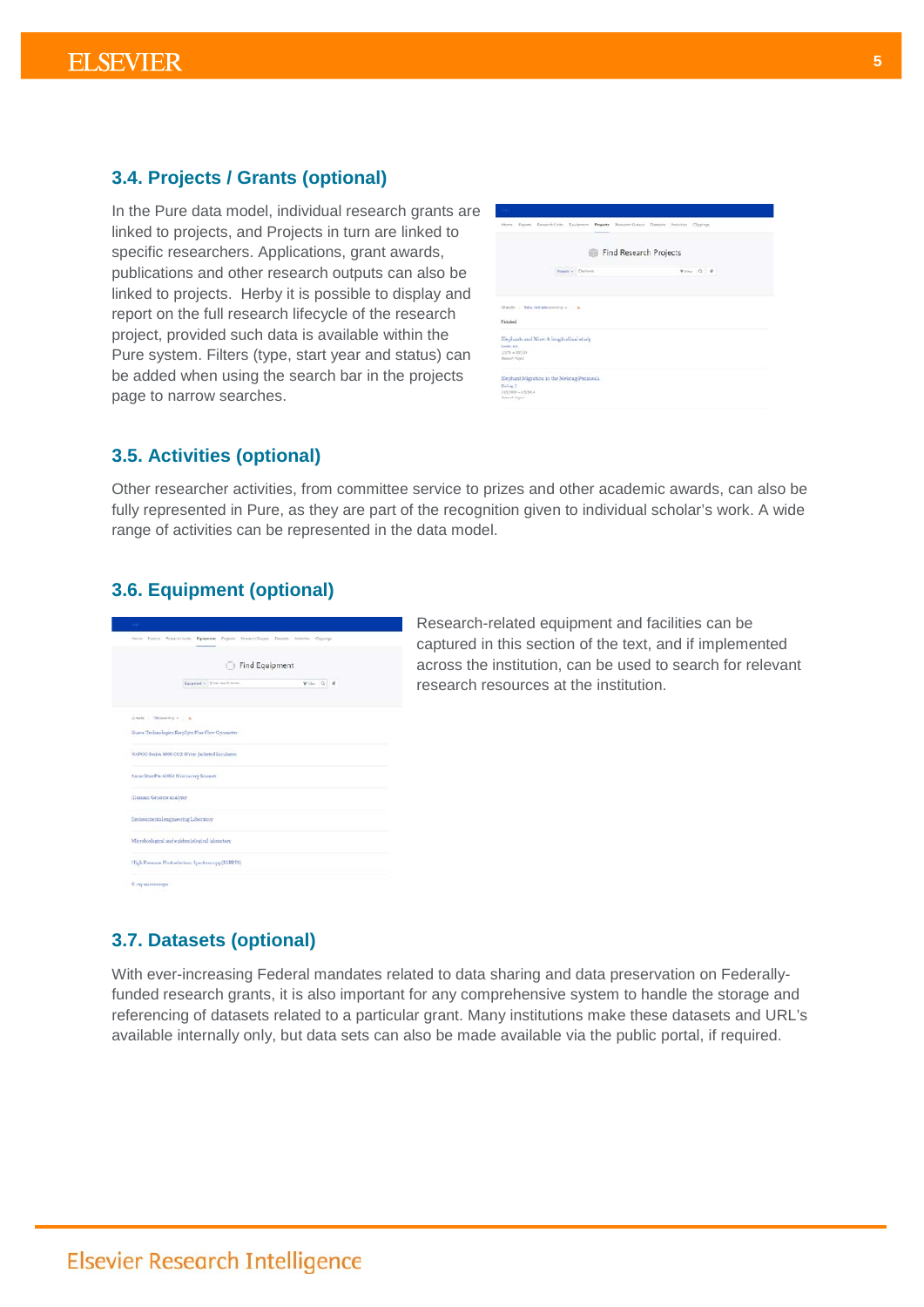# <span id="page-6-0"></span>**4. How Do I Use the Pure Experts Portal?**

The following section will outline some of the most common use cases that can be done in **the Pure Experts Portal view**

## <span id="page-6-1"></span>**4.1. How do I navigate to my portal profile?**

- Enter your name in the search box on the portal home screen, *or*
- Select your name from the list of experts provided to pull up your profile.

#### **Track your publication history**

- In your portal profile, click 'Research output' in the menu beneath your name to access a list of your publications.
- Click on the bar underneath 'Research Output' to see how your research output is distributed across publication years.
- Click on any of the publications to access the publication details.

|                  | Experts Research Units<br>Equipment Projects Research Output Datasets Activities<br><b>Elizabeth Ellis</b><br>Ospetment of Pharmacy & E-printical Sciences | Q<br>Enter search berns.<br><b>Cold</b><br>100,000<br><b>LIEW</b> |
|------------------|------------------------------------------------------------------------------------------------------------------------------------------------------------|-------------------------------------------------------------------|
|                  | Website<br>Philips<br>E-mail<br>1700<br><b>United Kegdom</b>                                                                                               |                                                                   |
| 1 Overview       | S Research Output [34] Articlies [2] L. Similar Experts [33] @ Tietwork<br>@ Fingerprint @ Projects (2)                                                    |                                                                   |
|                  | Research Output<br>percent and a change of the second                                                                                                      | $-10$<br>2<br>Article<br>bilional<br>Checher<br>Abstract          |
| $\alpha$<br>×    |                                                                                                                                                            |                                                                   |
| ÷<br>۰<br>$\pm$  | ************************************                                                                                                                       |                                                                   |
|                  | Research DUNNA ALL 1946                                                                                                                                    |                                                                   |
|                  | Publication Fase, Title (determinist) = https://                                                                                                           |                                                                   |
|                  |                                                                                                                                                            |                                                                   |
|                  | Asprin and Ibuprofen: A Comparative Study                                                                                                                  |                                                                   |
| 14 mills<br>2013 | Darling, E. & Ella, E. M. Fab 14 2013 In: Journal of Hasdacher, 45, 6, p. 1562-1570 F.p.                                                                   |                                                                   |

#### **Review your unique research Fingerprint**

• Click Fingerprint in the menu beneath your name to access your Research Fingerprint, which shows key concepts across the content that makes up your profile, such as publications or grants.



• How complete the donut is indicates the significance of each term relative to all of your research concepts. The algorithm does not work by simple counting, but more heavily weights concepts that are unique and specific

• Click on the individual concepts to see Experts, Research units or Publications, respectively, related to the concept in question.

#### **6**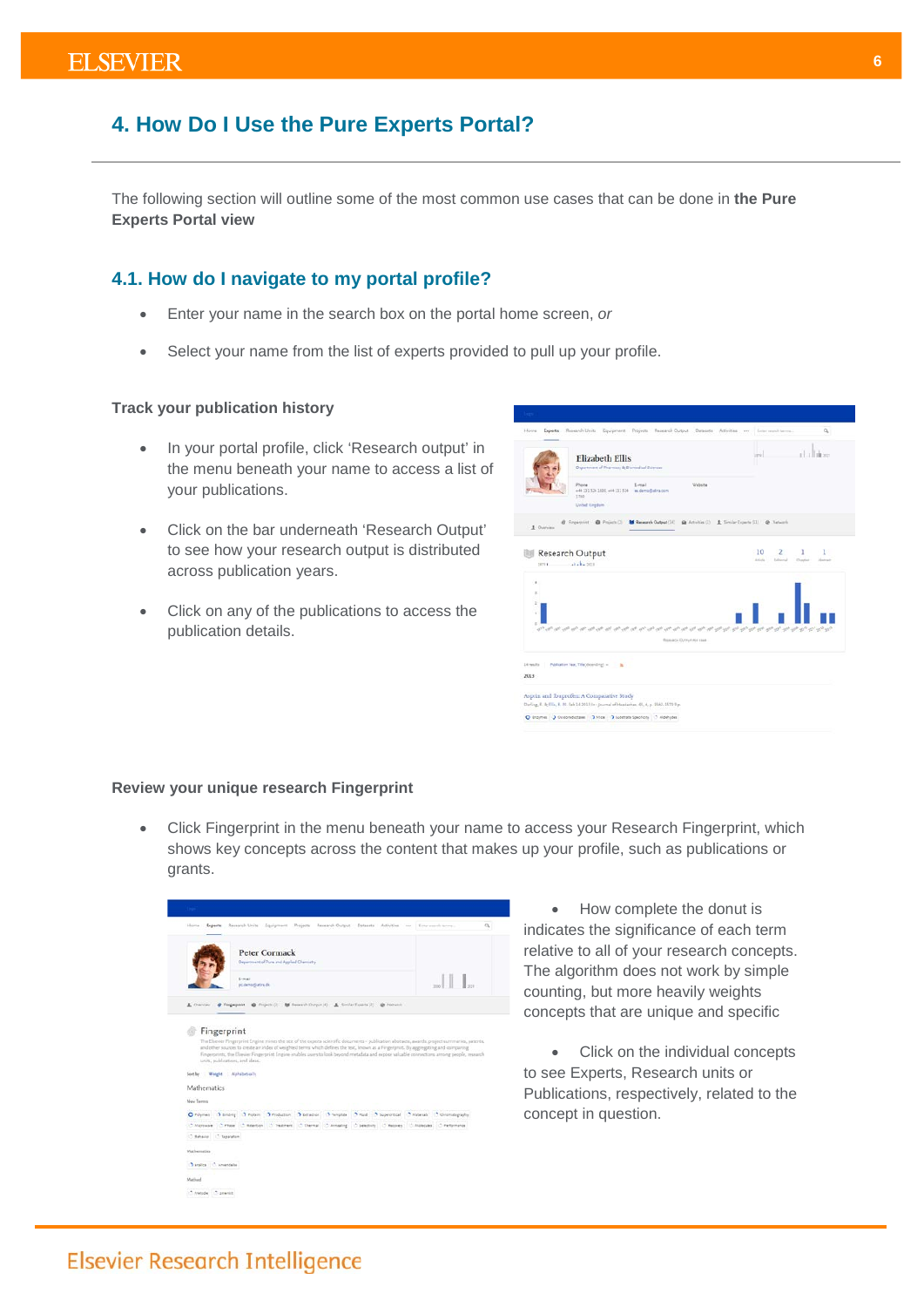#### **Explore additional tools and resources**

Within each profile, you can also access a list of similar experts and a list of your activities and projects. In addition, the Network section allows you to access interactive visualizations to identify trends in your research output over time and explore relationships in your co-author network.

# <span id="page-7-0"></span>**4.2. How can I find experts in a specific concept within my institution or outside my institution?**

## **Experts from within your institution**

- Input the concept in the search bar at the top of pages and search by 'Concepts'. Click the number in the column 'Experts' for the Concept that match your request, and you will be directed to a list of other Experts with Scientific documents related to that concept.
- This can be narrowed down by adding additional concepts

| Home. |                                                                                                                       | Experts Research-Units Equipment Projects Research-Output Datasets Activities Clippings        |                                                                                                        |  |
|-------|-----------------------------------------------------------------------------------------------------------------------|------------------------------------------------------------------------------------------------|--------------------------------------------------------------------------------------------------------|--|
|       |                                                                                                                       | Find Experts                                                                                   |                                                                                                        |  |
|       | Concepts = Enter search terms                                                                                         |                                                                                                | $Q$ $\theta$                                                                                           |  |
|       |                                                                                                                       | hdn A B C D E F G H I J K L M N O F Q R S T U V W X Y Z 4                                      |                                                                                                        |  |
|       |                                                                                                                       |                                                                                                |                                                                                                        |  |
|       | II results Last Name (associety) = h                                                                                  |                                                                                                | > Indude multi from Experts Community @                                                                |  |
|       | Ellen Darling, PhD<br>da damo@atra de<br>Department of Fure and Applied Chemistry -<br>Former employee<br>3PRO 1/2020 | Patrick Delaney<br>sh femallatra de<br>Department of Chemistry<br>mollims.<br>Constructions    | Peter Cormack<br>pe damadhatira de<br>Department of Pure and Applied Chamistry<br>and I fant           |  |
|       | Ganger West<br>me demottatin com<br>Department of Chemical Engineering<br>2005 L. Car 2014                            | Juan P. Diaz<br>as devertiseira di<br>Department of Fury and Applied Chemistry<br>and I I line | Christine Smith<br>of developments.<br>Department of Pharmacy & Biomedical Sciences<br>2014 a Mar 2017 |  |

- You can decide if the list should be narrowed to Experts with matching publications in the last five or ten years, respectively.
- The list of researchers is organized in order of how relevant the concept is to each author's publication history. For each Expert the Pure Experts portal shows the number of publications matching the concept in question. Click the number to access a list of the Experts publications.
- Click on the researcher's name to access his or her profile.

#### **Experts from outside your institution**

- Toggle the 'Include results from Experts Community' on to search for Experts from the whole Experts Community
- The Experts Community contains Experts across 50+ Research institutions across the world, each of them represented by their own unique fingerprint.

| <b>Peter Cormack</b><br>Department of Fure and Applied Chemistry                                                                       |  |
|----------------------------------------------------------------------------------------------------------------------------------------|--|
| Local -<br>and district that the chi-                                                                                                  |  |
| 3. Overview @ Forgerprint. @ Projects (3) 86 Powersh Output (4) 5. Sendan Exports (2) @ Nationals                                      |  |
|                                                                                                                                        |  |
|                                                                                                                                        |  |
| 2 2 Similar Experts<br>Similarity is based on overlapping concepts in the fingerprism of Peter Corman and the includiate listed below. |  |

# <span id="page-7-1"></span>**4.3. How can I identify similar experts in my institution?**

In addition to searching by concept in Pure, you can also identify potential collaborators by using the Similar Experts feature.

Pull up your own Person profile and click on the 'Similar Experts' tab.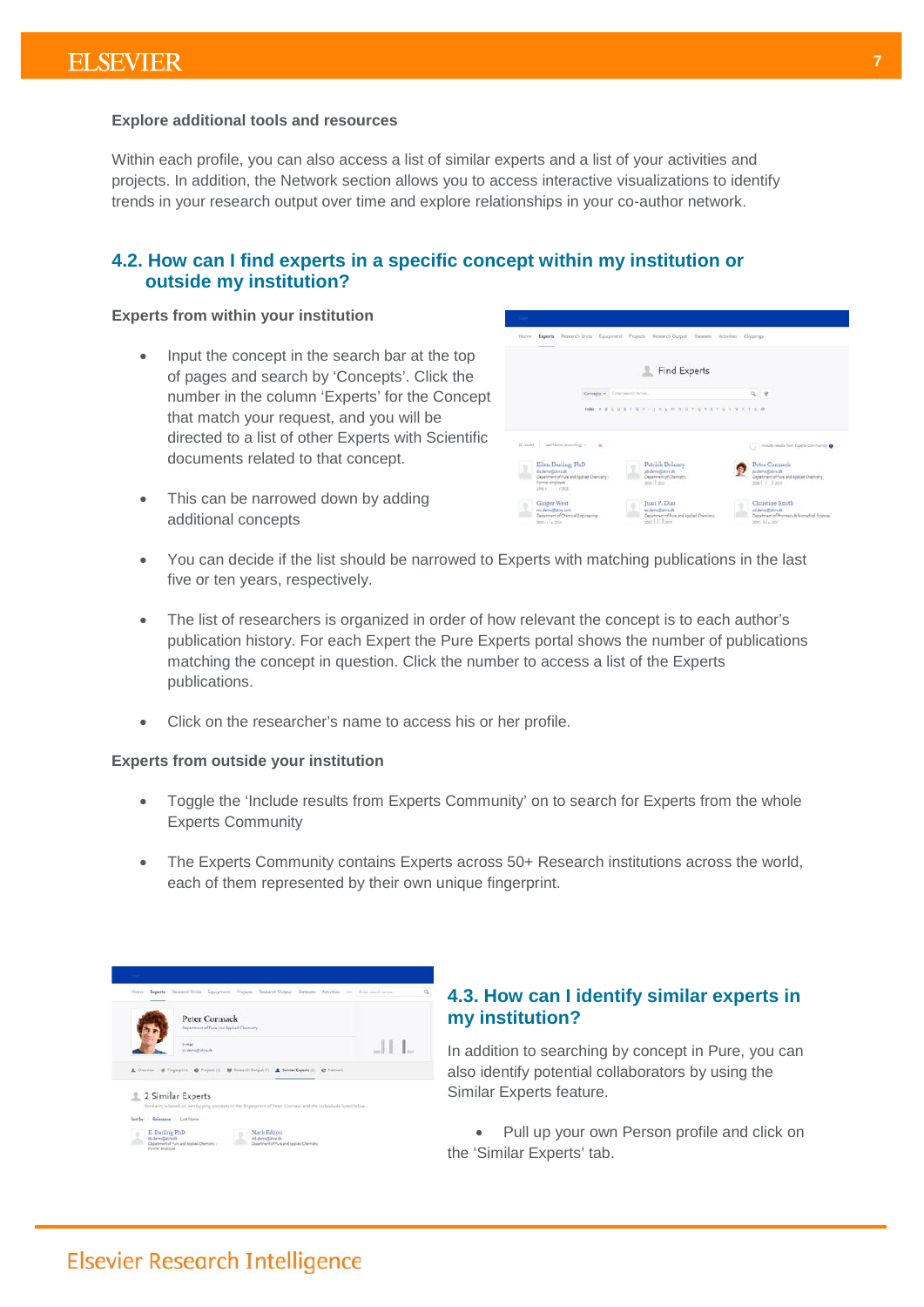- Pure shows experts in your institution who have Fingerprints closely resemble yours.
- Click on a researcher's name to access his or her profile, where you can view the researcher's Fingerprint, publication history, and his or her own list of similar experts.

# <span id="page-8-0"></span>**4.4. How can I learn about an individual's research activities?**

- Enter the researcher's name in the search box on the portal home screen.
- Select the researcher from the list provided to view his or her profile.

### **Review a researcher's publication history.**

- Click 'Research output' in the menu beneath the name to view the author's list of publications.
- Click on any of the publications to access publication details.

# <span id="page-8-1"></span>**4.5. How can I find the right researchers for a funding opportunity?**

You can identify potential collaborators for a funding opportunity by searching for experts in a specific concept, outlined earlier in this guide, or by conducting a free text search.

### **Search by free text.**

- By clicking the Fingerprint icon next to the search bar you can copy/paste a text which will then generate a Fingerprint of the text and matches it against the Fingerprints of experts in your institution.
- This can be done with any Request for Application, Program Announcement, call for proposal, funding announcement, abstract, or other text you may have available. Fingerprint results are generally best on relatively concept-dense and specific text, such as a summary grant description, vs. a more lengthy and sparse document, such as a full funding announcement.
- 1. Copy the text from the source document.
- 2. Within Pure click on Fingerprint icon next to the main search box. This opens up the free text search engine.
- 3. Paste the text into the search box and click 'Analyze text & identify concepts'
- 4. The most closely matched research domain (thesaurus subject area) for the subject area which you are Fingerprinting is selected by default, but you can change the research area if needed

|                                                                               | Search for Experts based on the Fingerprint produced from your text. |                                                                                                                                                                                                                                                                                                                                                                                                                                                                                                                                                                                                                                                                                                                                                                                                                                                                                                                                                                                                                                                                                                                                                                                                                                                                                                                                                                           |                                                      |
|-------------------------------------------------------------------------------|----------------------------------------------------------------------|---------------------------------------------------------------------------------------------------------------------------------------------------------------------------------------------------------------------------------------------------------------------------------------------------------------------------------------------------------------------------------------------------------------------------------------------------------------------------------------------------------------------------------------------------------------------------------------------------------------------------------------------------------------------------------------------------------------------------------------------------------------------------------------------------------------------------------------------------------------------------------------------------------------------------------------------------------------------------------------------------------------------------------------------------------------------------------------------------------------------------------------------------------------------------------------------------------------------------------------------------------------------------------------------------------------------------------------------------------------------------|------------------------------------------------------|
|                                                                               |                                                                      | Background: Migraine equivalents are common dinical conditions in children suffering from headache. Very few studies dealt with the psychological profile of<br>children/adolescents with migraine equivalents. Our main alm was to compare the psychological profile between migraine children with and without migraine<br>equivalents. Moreover, as secondary aim, exclusively in children with migraine equivalents, we investigated the possible relationship between migraine attack frequency.<br>and intensity and psychological factors. Methods: We enrolled 136 young migraineurs. They were divided in two groups (patients with and without migraine equivalents).<br>The psychological profile was assessed by means of SAFA Anxiety and Somatization questionnaires. Results: Migraine equivalents were present in 101 patients (74.3 %).<br>Anxiety (p = 0.024) and somatization (p = 0.031) levels, but not hypochondria (p = 0.26), were higher in patients with migraine equivalents. In children with migraine<br>equivalents, a low frequency of attacks was related to separation arciety (p = 0.034). Conclusions: Migraine equivalents patients tend to feel more fearful and to experience<br>more shyness. This, together with the tendency to somatization, may lead them to become vigilant in attachment relationships with their caregivers |                                                      |
| Analyze text & identify concepts                                              |                                                                      |                                                                                                                                                                                                                                                                                                                                                                                                                                                                                                                                                                                                                                                                                                                                                                                                                                                                                                                                                                                                                                                                                                                                                                                                                                                                                                                                                                           |                                                      |
| Fingerprint created based on the analyzed text                                |                                                                      |                                                                                                                                                                                                                                                                                                                                                                                                                                                                                                                                                                                                                                                                                                                                                                                                                                                                                                                                                                                                                                                                                                                                                                                                                                                                                                                                                                           |                                                      |
| Research domain                                                               |                                                                      |                                                                                                                                                                                                                                                                                                                                                                                                                                                                                                                                                                                                                                                                                                                                                                                                                                                                                                                                                                                                                                                                                                                                                                                                                                                                                                                                                                           |                                                      |
|                                                                               |                                                                      |                                                                                                                                                                                                                                                                                                                                                                                                                                                                                                                                                                                                                                                                                                                                                                                                                                                                                                                                                                                                                                                                                                                                                                                                                                                                                                                                                                           |                                                      |
| Medicine & Life Sciences                                                      | Change research domain                                               |                                                                                                                                                                                                                                                                                                                                                                                                                                                                                                                                                                                                                                                                                                                                                                                                                                                                                                                                                                                                                                                                                                                                                                                                                                                                                                                                                                           |                                                      |
|                                                                               |                                                                      |                                                                                                                                                                                                                                                                                                                                                                                                                                                                                                                                                                                                                                                                                                                                                                                                                                                                                                                                                                                                                                                                                                                                                                                                                                                                                                                                                                           |                                                      |
| <b>Extracted concepts</b><br>Migraine Disorders<br>MEDICINE & LIFE SCIENCES 3 | Prechoidgy<br>Mitsman & Life SOUNDA                                  | Arabey.<br>MESON & LIFE SOENCEL                                                                                                                                                                                                                                                                                                                                                                                                                                                                                                                                                                                                                                                                                                                                                                                                                                                                                                                                                                                                                                                                                                                                                                                                                                                                                                                                           | Migraine without Aire<br>Michigan R. Link Severantis |

5. Select or deselect concepts to include in the matching, and Pure provides you with a list of experts whose research output overlaps with the Fingerprint generated from the text.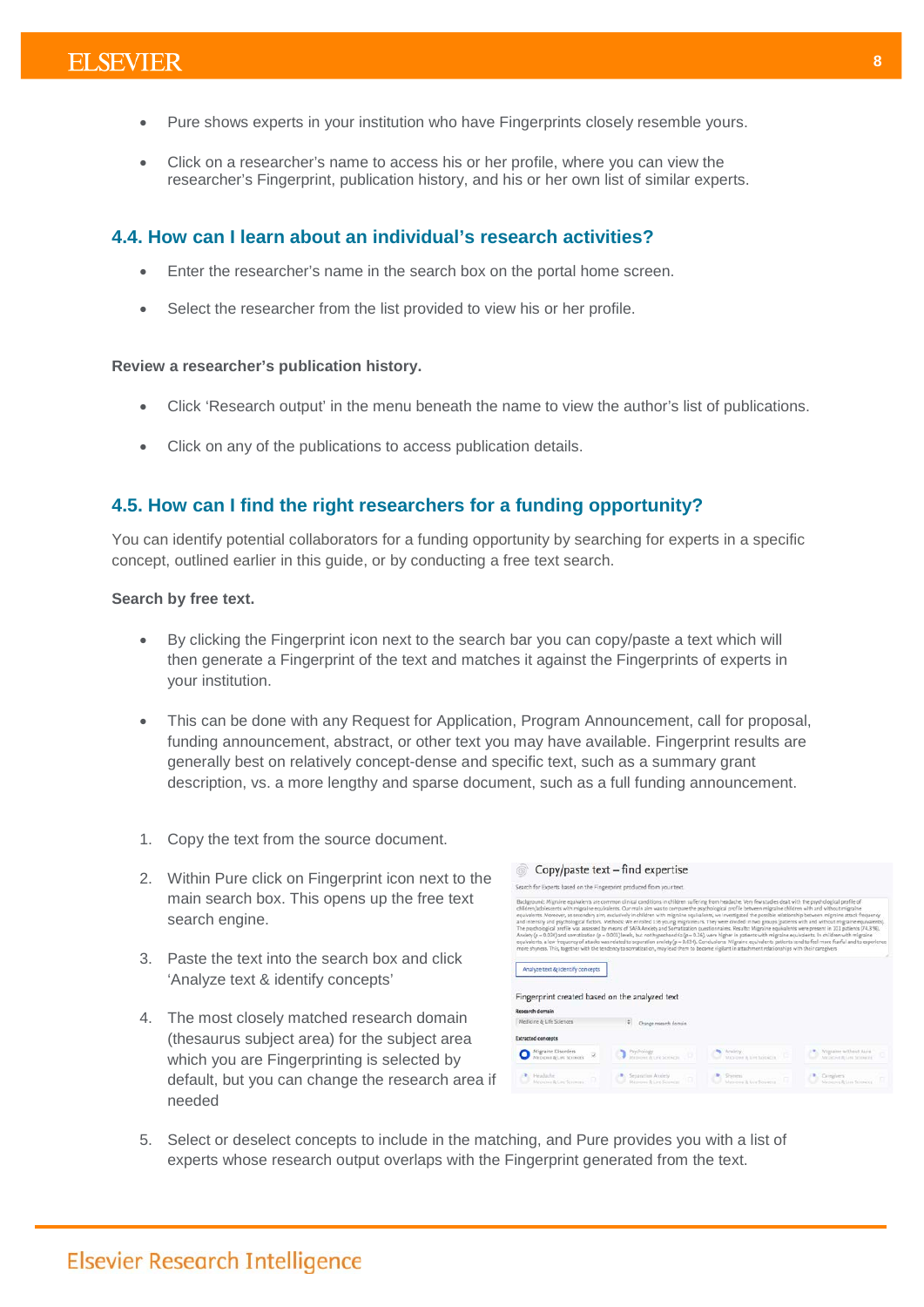- 6. As you modify your search criteria, Pure refines the list of experts.
- 7. If you toggle 'Include results from Experts Community' on you will find Experts across the whole Experts Community

# <span id="page-9-0"></span>**5. How to maintain my Profile in the portal**

In order to update information on your profile, you must log into Pure. You will have an individual view of your research publications and other outputs, similar to the public portal, but there are many additional information types that can be associated with your profile "inside" the system itself which may not displayed publically. These can range from saved CV's created from your publication lists to statements of research interest and other content types. This guide will not go into all of the details on these internal profiles, but will only address how information can be updated within the public profile.

An online user guide is accessible for you once you are logged in. Only you and university system administrators have access to the data in your internal profile.

## <span id="page-9-1"></span>**5.1. Publication updates**

Publications in your profile are pulled from Scopus. With nearly 22,000 titles from more than 5,000 international publishers, including 6.8 million conference proceedings, Scopus offers researchers a quick, easy and comprehensive resource to support their research needs in the scientific, technical and medical fields as well as in the social sciences and humanities.

For more information regarding Scopus, its coverage and the Content Selection & Advisory Board, please visit **[www.elsevier.com/scopus](http://www.elsevier.com/scopus)**

Your publications in Pure will be updated from Scopus on a regular basis.

Beside the updates from Scopus it is also possible to add additional publications to your profile via the Pure backend. These can either be added by yourself (if you have access) or by staff doing this on behalf of you.

Further details on how to add additional publications to Pure manually and/or via semi-automated import feeds from on and offline sources can be found in the online user documentation available in the restricted backend.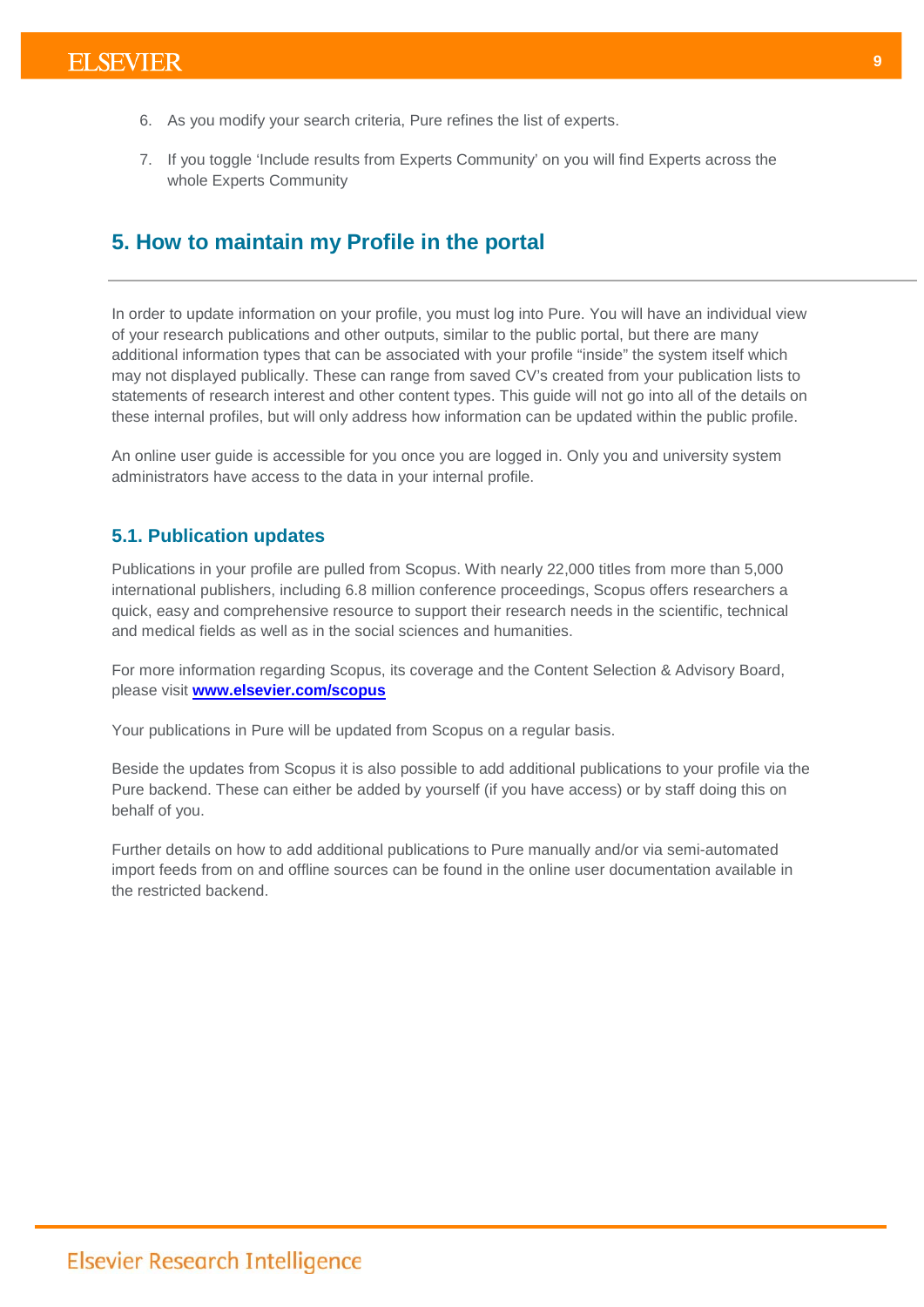# <span id="page-10-0"></span>**6. Frequently Asked Questions**

# **Pure**

### **Which researchers are included in Pure?**

Individual institutions decide who will be profiled in Pure. Historically research networking started at NIH-funded medical centers to bring basic researchers and clinicians closer together, but the concept has spread well beyond medical schools. Pure adds significant capacity to capture arts and humanities and other scholarly activity that is not fully represented in Scopus.

#### **I'm currently not included in Pure. How can I add my name to the list?**

To be listed as an Expert in the OHSU Experts database, you must have a full-time faculty appointment and at least three publications listed in Scopus. The OHSU Experts list is updated quarterly. Contact [funding@ohsu.edu](mailto:funding@ohsu.edu) to inquire about being added to the list.

#### **How can I get help with Pure?**

For support with Pure, please contact [pure-operations@elsevier.com](mailto:pure-operations@elsevier.com)

#### **Can I change my email address associated with Pure?**

If you would like to change your email address, a [Computer Access Request System](https://cars.ohsu.edu/) (CARS) ticket must be submitted. Once the change has been processed, please notify [funding@ohsu.edu](mailto:funding@ohsu.edu) of the email change.

#### **I'm not a researcher, administrator, dean, department head or research executive. Can I still benefit from Pure?**

Pure can benefit a wide range of other personnel at your institution including:

Librarians:

- Help researchers find collaborators and assist faculty members in preparing their promotion & tenure dossiers
- Track journals in which researchers are publishing

Students:

- Find mentors and understand their expertise
- Identify new journals and articles to read

Communications Specialists:

- Find experts to comment on news items
- Identify new articles and grants to promote

Human Resources Staff:

- Showcase researchers' expertise to the research community
- Connect researchers to one another

Development Officers:

Match researchers to donors

#### **If I would like a demonstration of Pure, who should I contact?**

[funding@ohsu.edu.](mailto:funding@ohsu.edu)